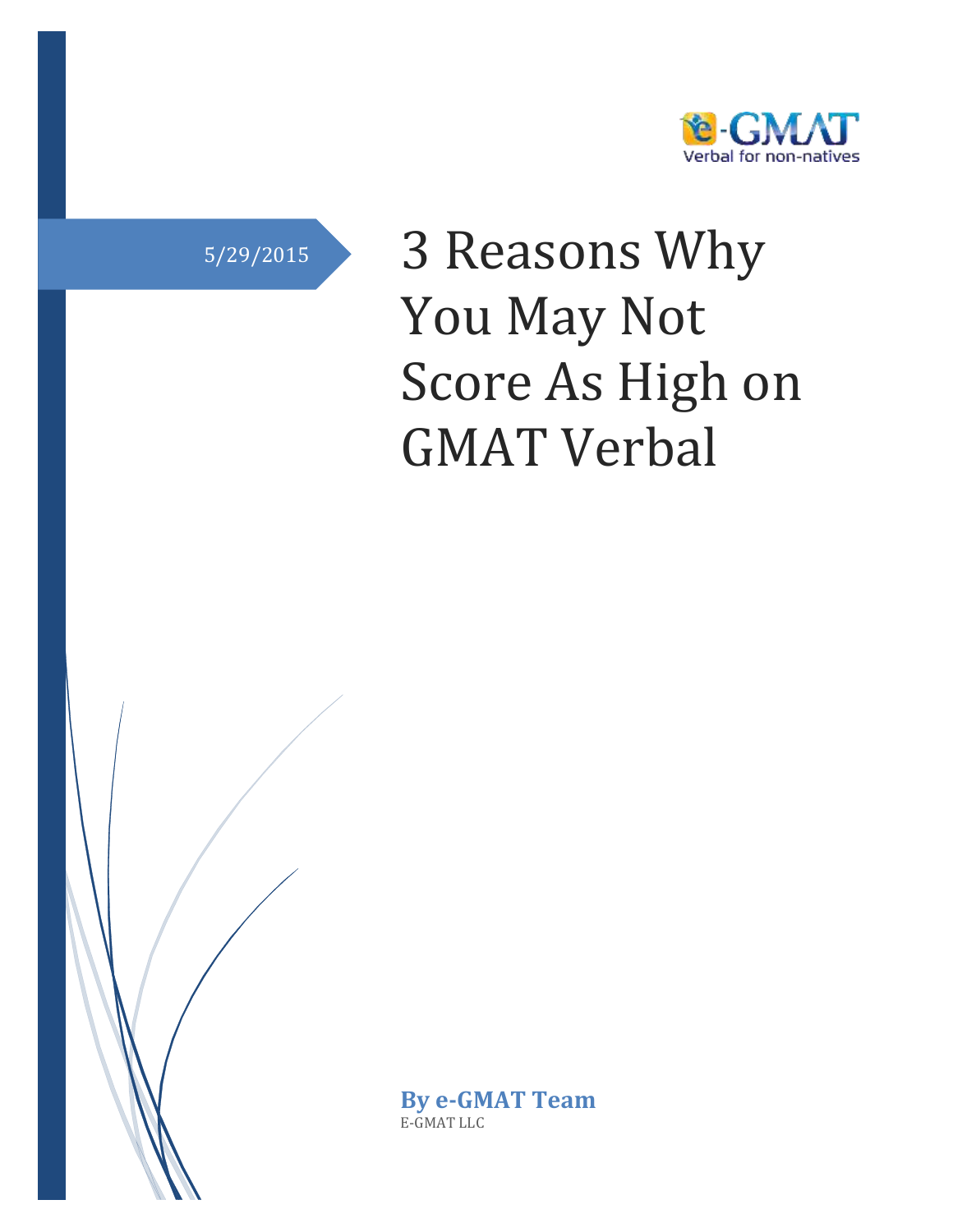

©e-GMAT LLC. Unauthorized copying for commercial and competitive purposes is not allowed.

## **Contents**

| #1: Your Accuracy is High, But You are Not Sure Why the Correct Answer is correct              |  |
|------------------------------------------------------------------------------------------------|--|
| #2: After Doing a Question Incorrectly, You Make the Statement: "I am able to narrow down to 2 |  |
|                                                                                                |  |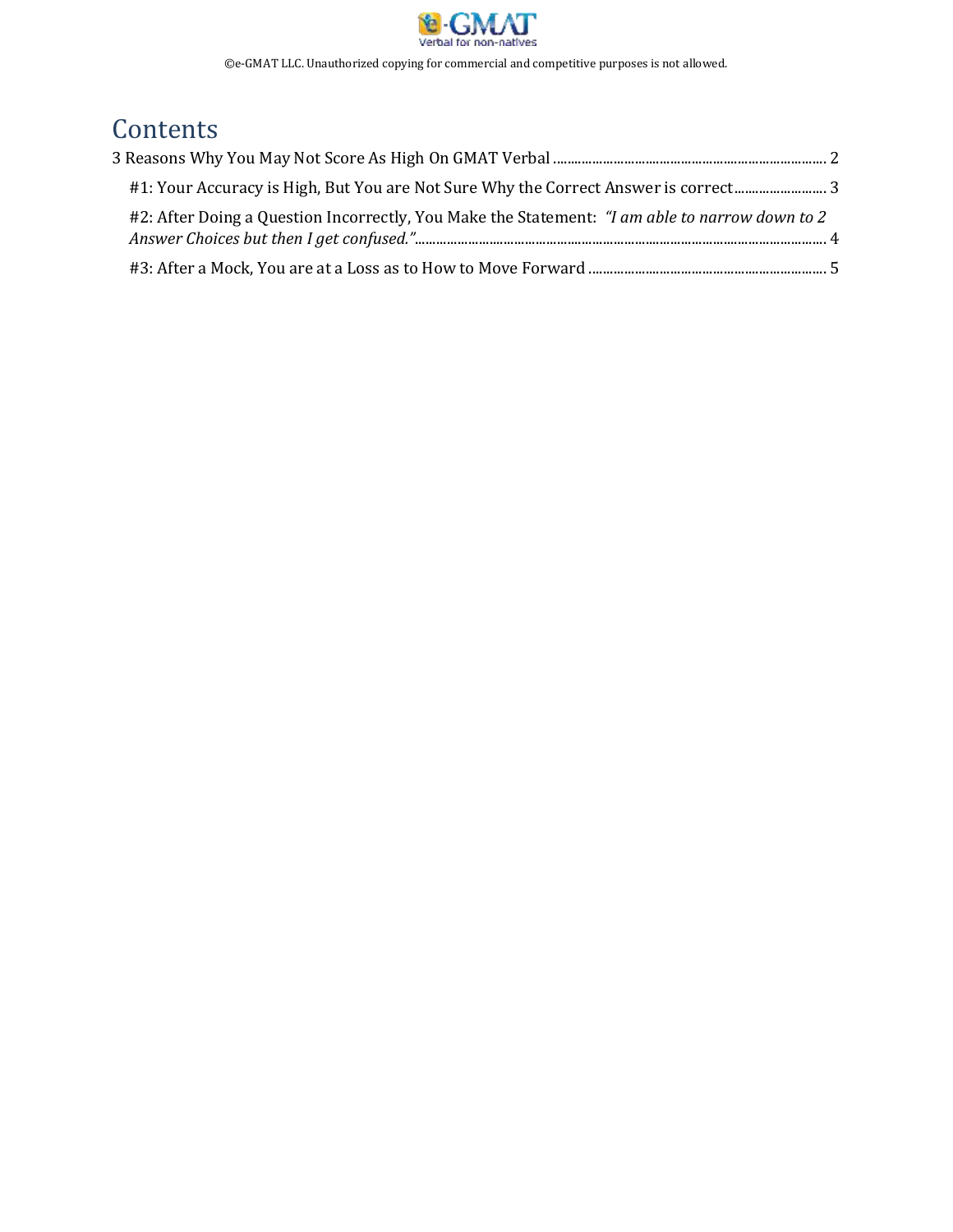

©e-GMAT LLC. Unauthorized copying for commercial and competitive purposes is not allowed.

## <span id="page-2-0"></span>3 Reasons Why You May Not Score As High On GMAT Verbal



Most of us put in a great deal of effort to prepare for the GMAT spend money on the best of resources and burn the midnight oil. Yet, there are some who improve tremendously (10+ points out of 60, or 100+ out of 800) and come through with flying colors, while there are others who don't perform as well (< 3 points improvement).

At e-GMAT, we study the learning patterns of students and their success on the GMAT very closely. In this e-book, we will analyze three behaviors that are leading indicators signaling that you will likely not score as well as you expect to. We will attribute causality to lack of score improvement.

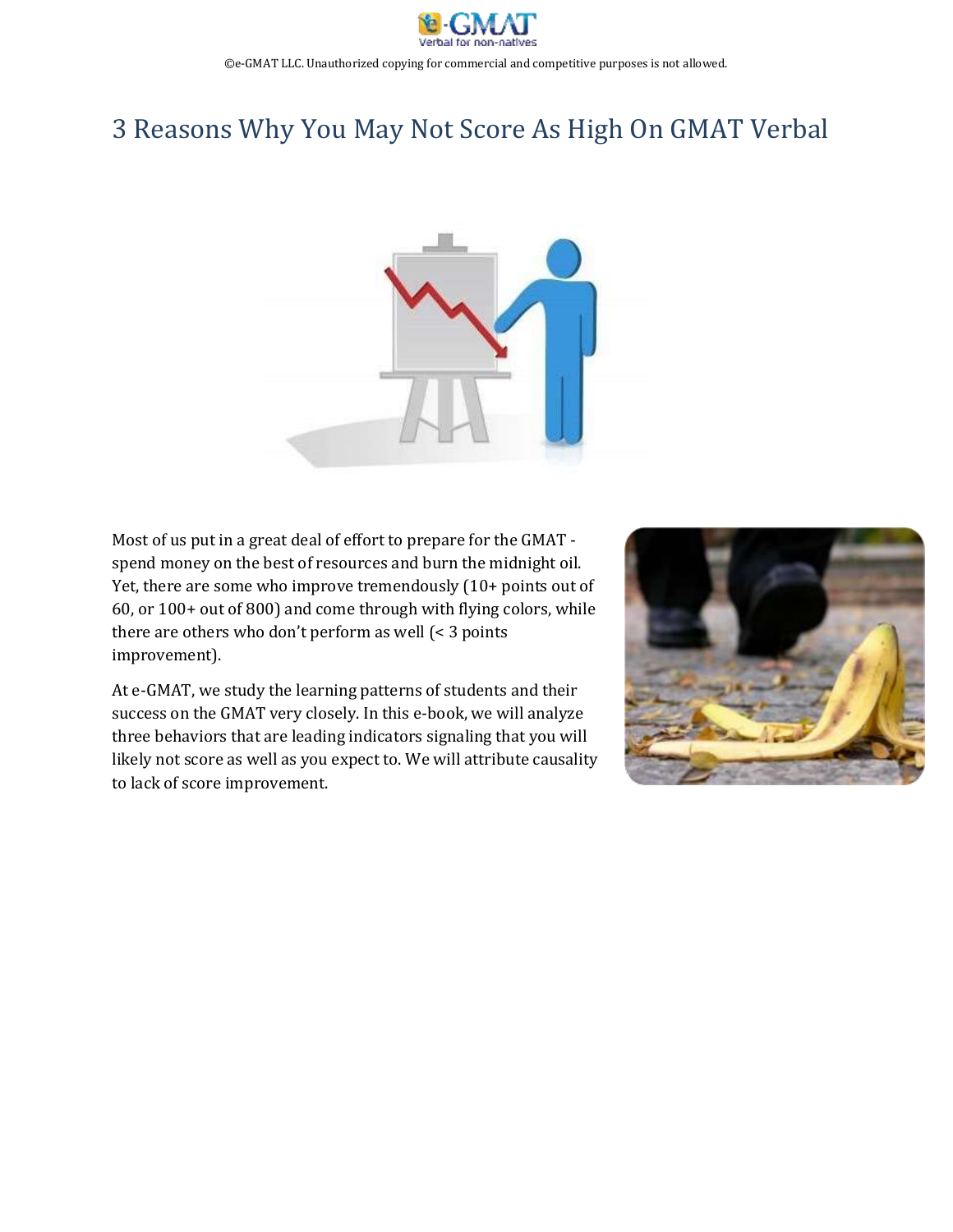

### <span id="page-3-0"></span>#1: Your Accuracy is High, But You are Not Sure Why the Correct Answer is correct



I have seen many students say that their accuracy is high (80%) while solving OG but they are not sure as to why the correct answer is correct, or for that matter, why the incorrect answer is incorrect. They often say that the correct answer just seems "better" than the incorrect one. Hence, more often than not, these students are not very confident of their answers. These students take the high accuracy as a proxy for good performance on the exam. While a high accuracy is necessary, it is **NOT a sufficient condition** to perform well on the real test. There are two key differences between solving a question from OG and solving the same on the real GMAT:

1. On the real GMAT one is faced with questions from different topics such as SC, CR, and RC simultaneously. 2. One has to solve questions under time constraints.

In fact, these students, more often than not, falter on the real exam. This is because as they move from one question to the other, in the back of their minds, they are concerned about whether they solved the previous question correctly or not, and hence are not able to devote their full attention to the question in front of them. Hence, they not only take longer to solve the current question, but also are not confident about their answer. This results in a vicious circle due to which the accuracy precipitates and so do the scores.

On the other hand a student who is confident of his answers and arrives at the correct answer for the right reasons is less likely to fall under this trap. Hence, this student after solving a question is not likely to think about the same and puts his/her entire focus on the question that he/she is attempting. As a result, he/she is much more likely to maintain his/her accuracy when solving problems of different kinds one after another. Even when faced with time pressure, his/her accuracy does not precipitate because the student can reason out why the correct answer is correct and the incorrect answer is incorrect.

**OG problems with Application files:** The 30+ application files in e-GMAT course teach you how to approach problems, how test makers formulate answer choices, and how to select the correct answers and reject the incorrect answers for the right reasons. Solving the recommended OG questions after the application files is useful because it builds on the capabilities developed while going through e-GMAT course.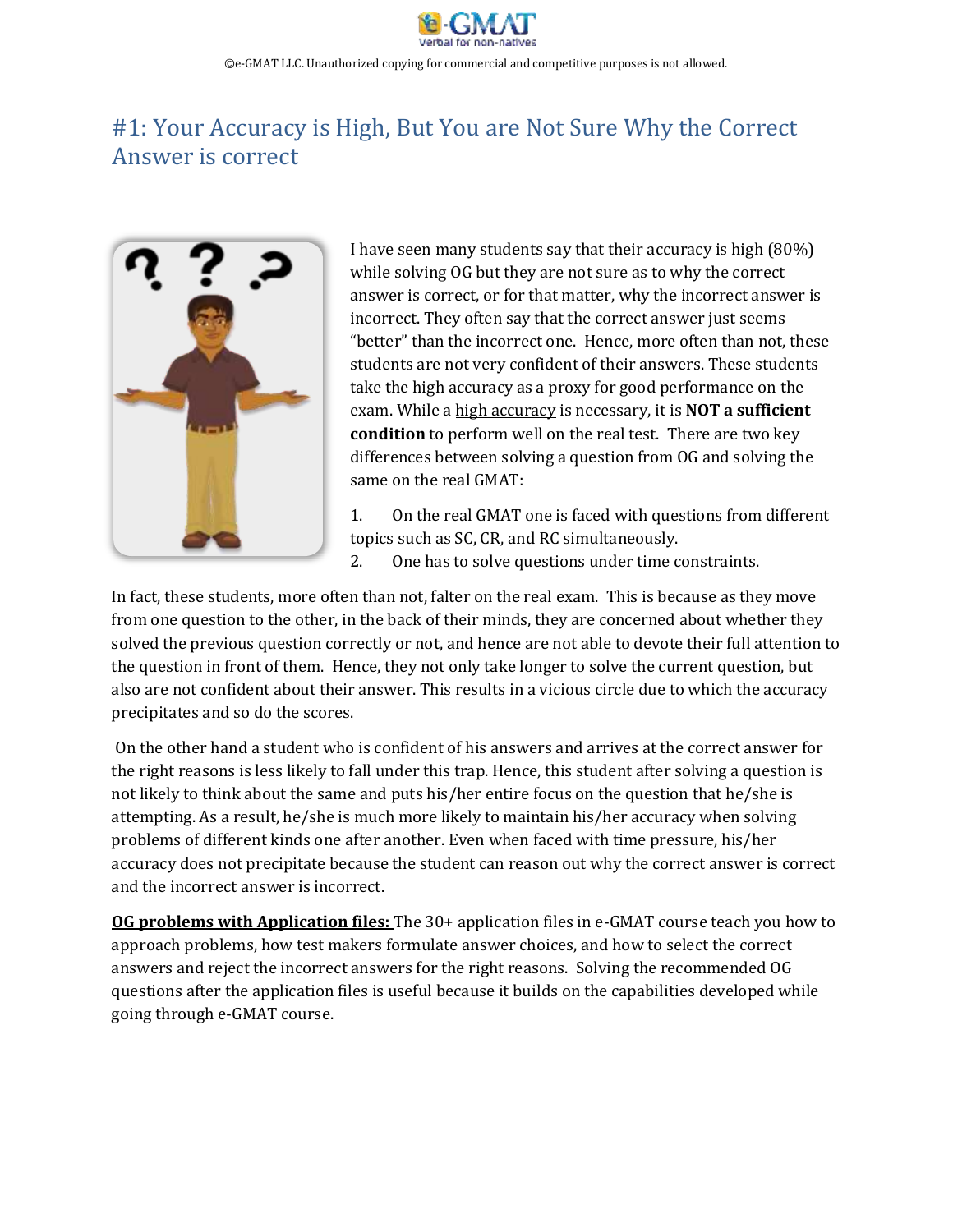

©e-GMAT LLC. Unauthorized copying for commercial and competitive purposes is not allowed.

### <span id="page-4-0"></span>#2: After Doing a Question Incorrectly, You Make the Statement: *"I am able to narrow down to 2 Answer Choices but then I get confused."*



First of all, to be very clear, the above happens to almost everyone! Even the best of us find ourselves in situations when we are down to two answer choices and cannot decide on the correct answer. However, regardless of whether we solve the question correctly or incorrectly, we always make sure that **we avoid being in that situation again.** Why – because we know that for official questions, there is only one correct answer and that the dilemma is result of a gap in our understanding. We acknowledge our shortcomings and take concrete steps towards fixing the gap and 9/10 times this prevents us from making the same mistake again.

Those who stop their analysis at "I am able to narrow down to 2 answer choices but then I get confused" don't believe that there is a gap in their understanding or approach and hence do not take the required corrective action(s). They congratulate themselves for having been able to narrow down the choices from five to two and do not spend the required time to understand why the correct answer is correct and how they can avoid making the same mistakes again. Because these people don't work on bridging the gaps in their understanding, they continue to make the same mistakes, and hence they do not improve.

In the live sessions, we closely evaluate incorrect answer choices in which most students face doubts. Many of these choices test the fundamental understanding of the concepts by building nuances around such concepts in the questions. We bring these nuances to the fore so that students develop the core understanding and are able to move from two choices to the one correct choice.

Similarly, our application files and post session exercise solutions emphasize this point.